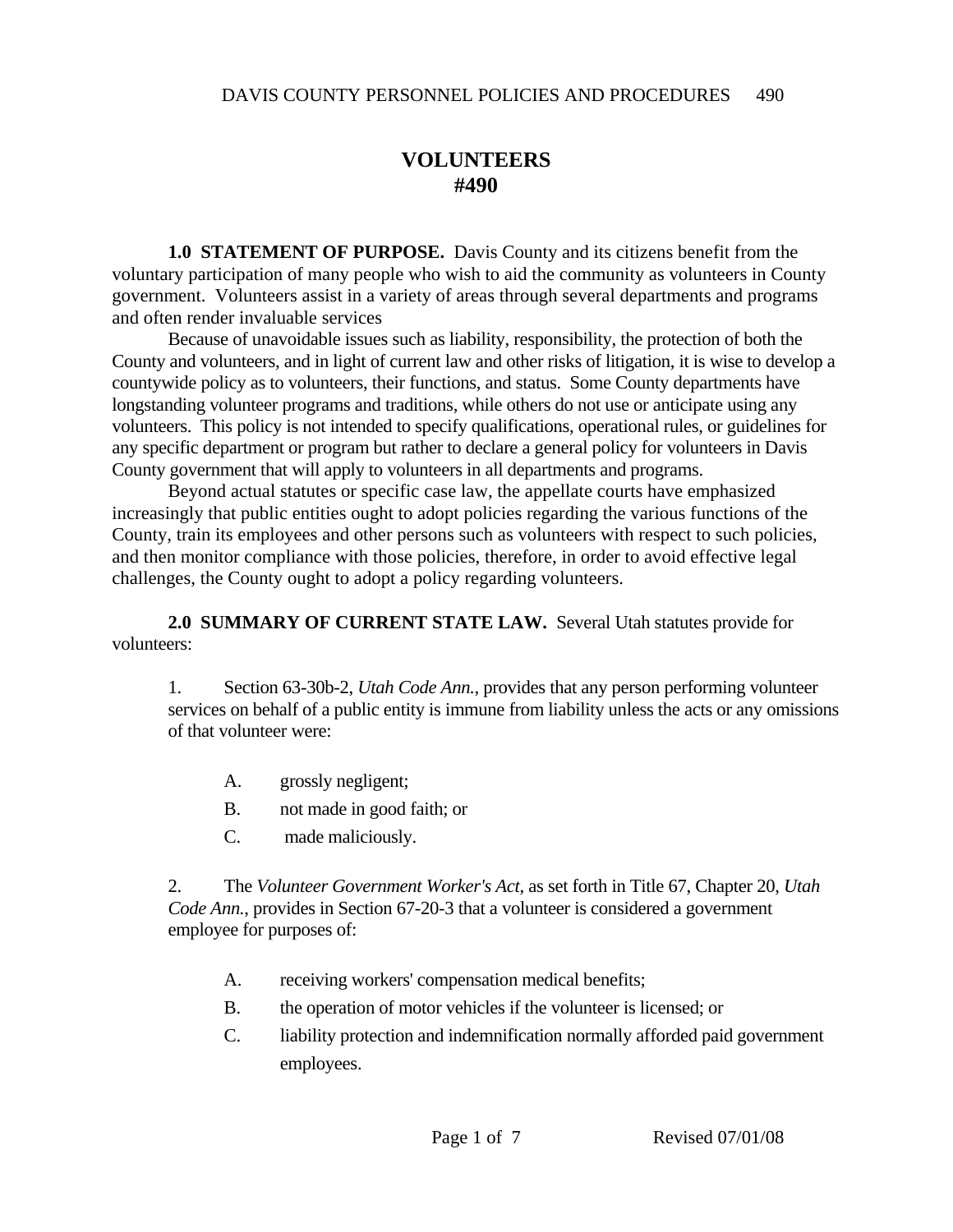In addition, Section 67-20-4 provides that a volunteer and the services performed by the volunteer must be approved by the County in order to come under the provisions of this act. This of necessity requires a policy and procedure for the County to approve volunteers.

3. Sections 78-19-1 through 78-19-3, *Utah Code Ann.*, provide liability protection for volunteers performing services for non-profit organizations. Services provided to a public entity are specifically excepted from these sections.

 There are a few cases addressing volunteers rendering services to public entities. However, there is a significant 1994 case to be considered. The Utah Supreme Court held in *Gourdin v. SCERA*, 845 P.2d 242, that volunteers are not covered by Workers' Compensation unless such coverage is specifically authorized by statute. Because of this case, it is important that all volunteers be approved and come within the provisions of the Volunteer Government Workers Act.

**3.0 VOLUNTEER POLICY BACKGROUND.** Davis County has not previously had an existing comprehensive County-wide policy for volunteers. However, Policy No. 190 of the *Davis County Personnel Policies and Procedures* does provide in Section 1.0 that:

> *Davis County provides Workers' Compensation benefits to all County employees and volunteers who become injured on the job and cannot perform their normal duties or who contract occupational diseases as covered under the Workers' Compensation Act.*

 Some of the departments have their own volunteer policies and arrangements. The Davis County Sheriff's Office has provided for its volunteer programs in Volume 1, Chapter 5, Section 01- 05-00.00 of its *Policy and Procedure Operations Manual*. That section states guidelines and rules with regard to the Sheriff's reserve unit, search and rescue, mounted posse, special deputies, and auxiliary deputies. The Davis County Sheriff's Office has also provided for citizen volunteers in its *Corrections Division Policy and Procedures Manual*. The County Attorney's Office has a victims' program that involves volunteers and has adopted some operational guidelines for those volunteers. The Davis County Library Board has adopted a brief policy relating to the recruitment and utilization of volunteers in the Davis County Library system. The Office of Community and Economic Development has some policies regarding volunteers at the Antelope Island facility.

**3.1 CONFLICTS WITH OTHER POLICIES.** None of the current department or County policies will be detrimentally affected by the adoption of this policy. This policy shall, however, supersede any of the provisions of the above mentioned or other existing volunteer policies within Davis County government to the extent that this policy specifically contradicts or conflicts with any provision of those policies.

**4.0 COMPENSATION.** Volunteers shall not receive compensation for their services to or on behalf of the County. Subject to the budgets and policies of each department, volunteers may, however, be reimbursed for their per diem and travel expenses as well as other actual expenses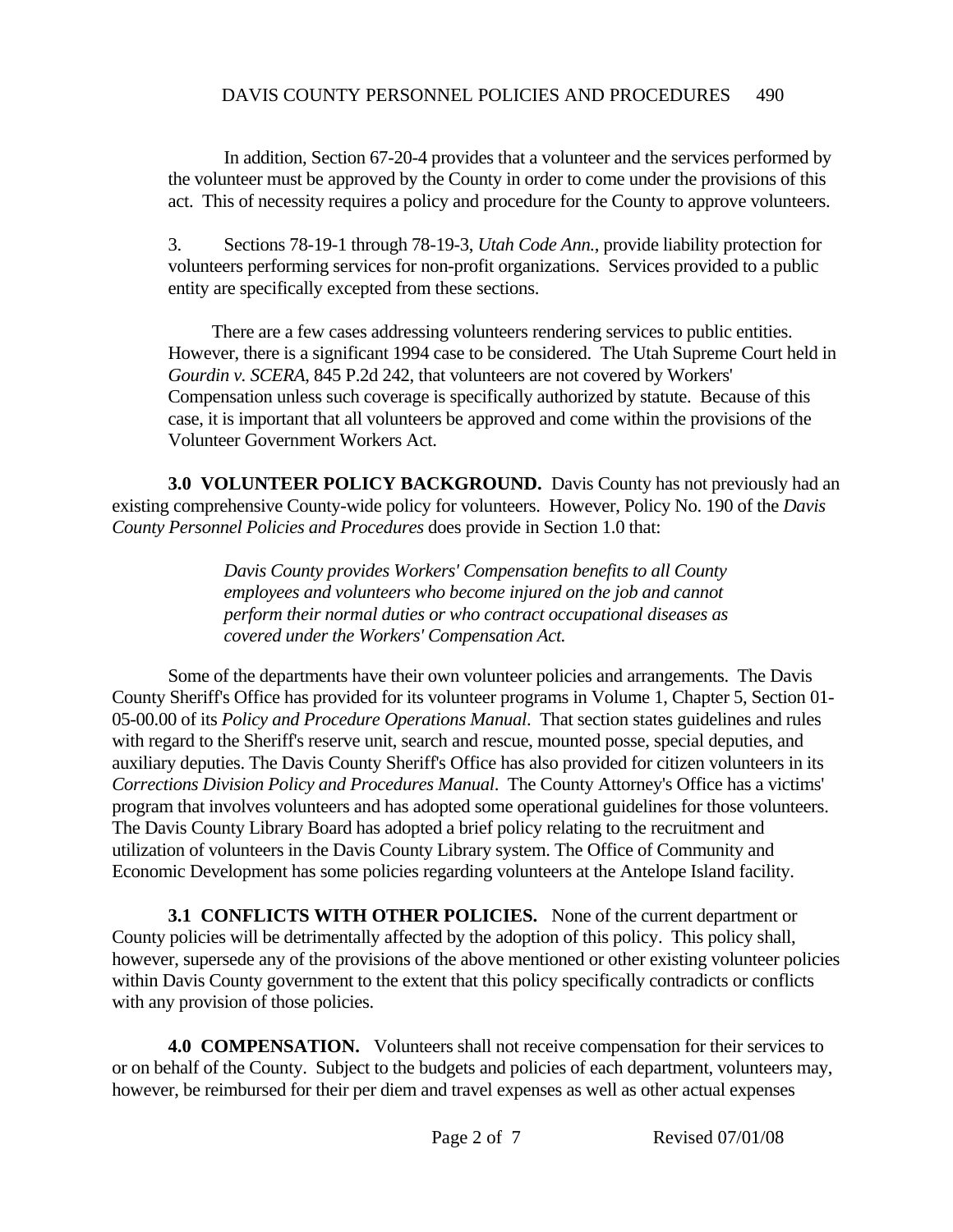## DAVIS COUNTY PERSONNEL POLICIES AND PROCEDURES 490

incurred in the performance of their volunteer services to the County or in County sponsored programs. Any such reimbursements shall be made in accordance with the *Davis County Financial Policies and Procedures* and Policy No. 210 of the *Davis County Personnel Policies and Procedures*.

**5.0 STATUS.** A volunteer is not, and shall not be deemed to be, an employee of the County nor have merit status except as provided by statute. Volunteers shall not be entitled to any employee privileges granted by the County to its compensated merit or other employees. Volunteers shall not be deemed to be nor are they authorized to act as deputies of the County with the exception of those volunteers qualifying and acting as reserve officers or auxiliary deputies in the Davis County Sheriff's Office under Section 01-05-05.00 of the *Davis County Sheriff's Office Policy and Procedures Operations Manual*.

**6.0 APPROVAL PROCESS.** Any person desiring to be a volunteer for any department or program of Davis County or to attain volunteer status under applicable State law must either submit a volunteer application which will include the volunteer's name, address, telephone number, contact person in the event of an emergency, department, and nature of the anticipated volunteer services and any other information required by the department, program, or Personnel Office that may be necessary for a background check or determination of the qualifications and suitability of the individual.

**7.0 DEPARTMENT GUIDELINES REQUIRED.** Each County department or program desiring to recruit and utilize volunteers shall establish written guidelines and procedures for applications, tests, qualifications, evaluations, and selection of volunteers. The guidelines and procedures must be reviewed by the Personnel Office and approved by the Board of County Commissioners.

**7.1 VOLUNTEER JOB DESCRIPTIONS REQUIRED.** Initial written volunteer job descriptions shall be prepared by each department utilizing volunteers. The volunteer job description shall set out, with particularity, the various duties and qualifications required of any particular volunteer position. The Personnel Office shall approve and maintain final versions of job descriptions. Volunteers must satisfy the minimum requirements of the job description.

**7.2 CRIMINAL RECORD CHECKS.** As a matter of safety and security, complete criminal records checks may be required of some volunteers and court-ordered community service volunteers before approving and accepting them as county volunteers and assigning them to a department. These volunteers will be required to sign a Criminal Records Check Request Form. Criminal Records checks will be conducted by the Personnel Office.

**7.3 RECORD KEEPING REQUIREMENTS.** Each County department and program accepting and approving persons as volunteers shall maintain a record of that approval and provide a confirmation to the Davis County Personnel Office of the approval of that volunteer. That confirmation shall contain the volunteer's name, address, telephone number, the department or program, date of approval, volunteer service period, and volunteer position or function and other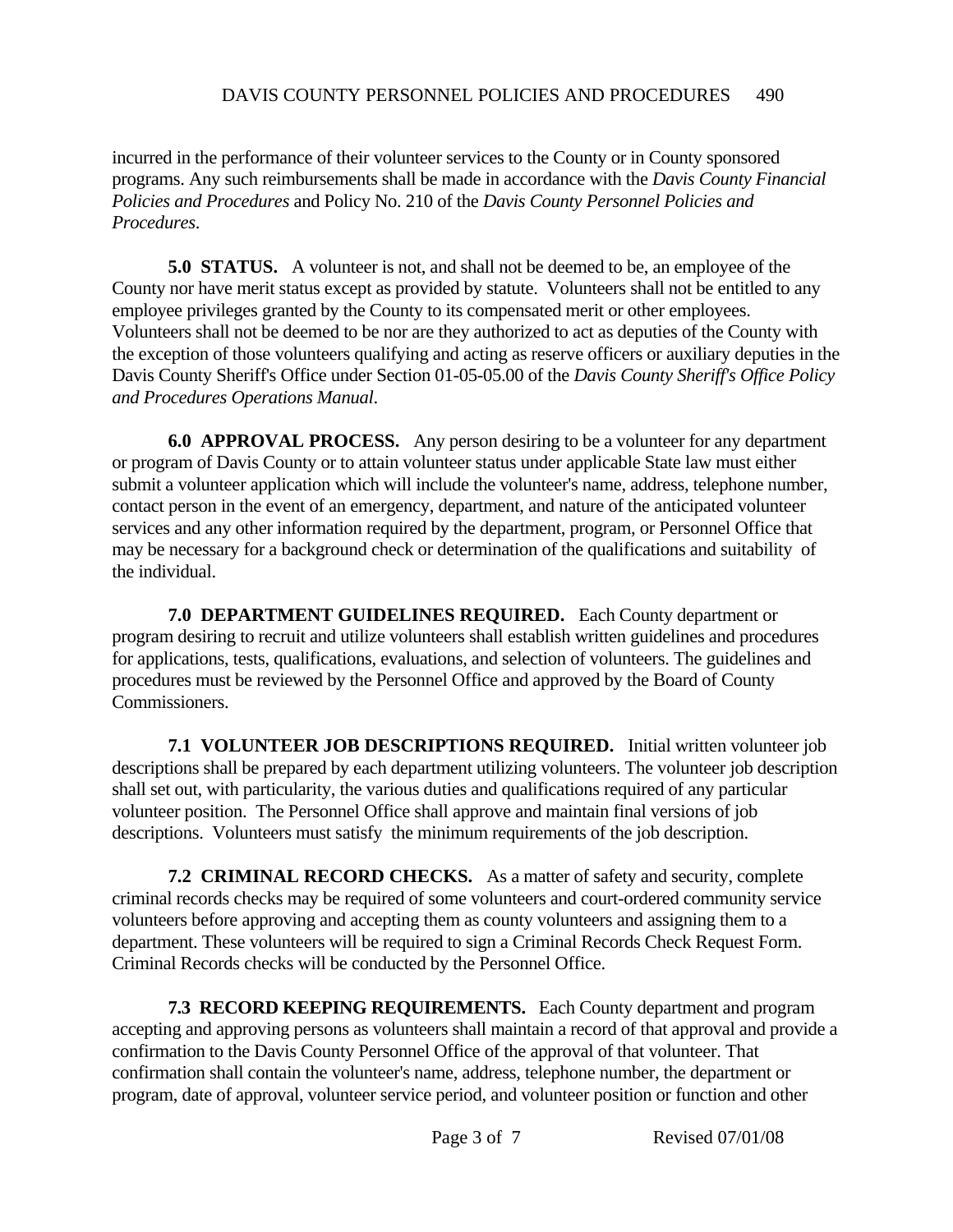pertinent information identified by the Personnel Office.

**7.4 REPORTING.** Each department utilizing volunteers shall maintain records of volunteer activities. Such records should address recruitment, volunteer job descriptions, evaluations, and reports on activities and expenses. Records shall be maintained for three years after the volunteer serves and then shall be destroyed. This information shall be made available to the Clerk/Auditor or Personnel Director upon request. Each department utilizing volunteers shall report any changes in the department, program, or function of each volunteer to the Personnel Department, including the termination of the volunteer.

**8.0 WORKERS' COMPENSATION.** Workers' Compensation benefits, which shall be limited to medical benefits, are provided to all County volunteers who become injured on the job and cannot perform their normal duties or who contract occupational diseases as covered under the Workers' Compensation Act. Persons who are not duly approved as volunteers in the manner set forth in this policy will not qualify for any entitlements or benefits under the Workers' Compensation Act. Each department shall assure that any claimant for benefits under the Workers' Compensation Act is, in fact, documented as a volunteer for the County.

**8.1 ELIGIBILITY.** Volunteers are eligible for worker's compensation insurance when:

- A. the accident, injury, or occupational illness was incurred by the volunteer in the course of, or arising from, the performance of the duties of the volunteer's job description;
- B. the volunteer was supervised by a paid employee or officer of Davis County; and
- C. the volunteer completed a volunteer application form and was approved and accepted by Davis County as a volunteer.

**9.0 AUTHORITY.** Volunteers have no authority to officially represent or bind the County with respect to any contractual or enforcement matters. Volunteers represent the County to the public through their conduct and performance of services and must be circumspect and act competently and reasonably as circumstances may require.

**10.0 BADGES AND UNIFORMS.** Volunteers shall be required to wear a County volunteer identification badge during their voluntary service unless otherwise specified by the written rules and guidelines of the department for which they are volunteers. The identification badges shall be provided by the Personnel Office. Volunteers shall not wear any County uniforms unless specifically authorized by the written policy of the department for which they are volunteers.

**11.0 FUNCTIONS.** Volunteers will be utilized by the department and programs as the Administrative Officers and program administrators deem appropriate, reasonable and necessary. If any service or act in any capacity on behalf of the County is required by law or other County policy to be performed by a person who is a County officer or employee, then a volunteer, who is not a County officer or employee, should not perform such service or act except as authorized by law.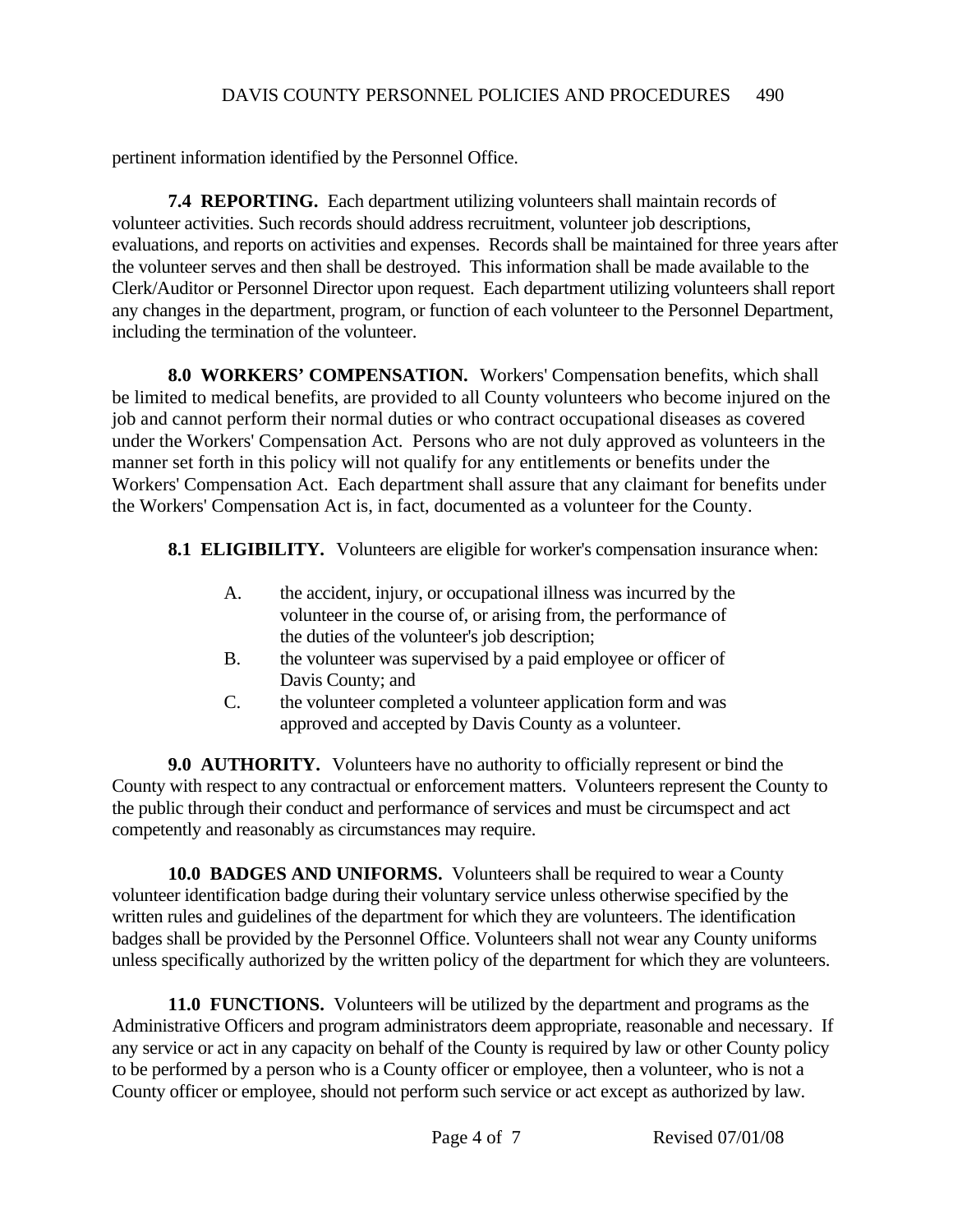**12.0 STANDARDS OF CONDUCT.** The rules and standards of conduct which apply to County officers and employees shall also apply to all volunteers. If a volunteer conducts himself or herself in a manner which discredits the County or is in violation of those rules and standards of conduct, the Administrative Officer shall terminate that volunteer's status as a County volunteer and inform the County Personnel Office of that termination and the reasons for the termination. All volunteers shall receive a copy of the Volunteer Code of Conduct and shall sign in agreement to comply with all its provisions.

**13.0 LIABILITY.** Because the *Utah Governmental Immunity Act* as set forth in Title 63, Chapter 30, *Utah Code Ann.*, includes volunteers for purposes of liability, all County volunteers must be duly approved and given official status as a County volunteer as set forth in this policy.

**13.1 DEFENSE AGAINST CLAIMS.** The County shall, within the requirements of law, defend any action brought against the volunteer arising from any act or omission of the volunteer occurring during the performance of the volunteer's duties and within the scope of the volunteer's officially approved arrangement with the County for volunteer services.

Before the County will defend any volunteer against a claim, the volunteer must make a written request to the County for a legal defense and submit it within ten days after the service of any process upon the volunteer. The request may be filed within a longer period if the delay does not prejudice the County in any manner in maintaining a defense of the volunteer.

**13.2 DEFENSE DECLINED.** The County may decline to defend any action against a volunteer if the County or a court determines that the act or omission in question did not occur during the performance of the volunteer's duties or within the scope of his officially approved volunteer arrangement or status; that the injury or damage resulted from the fraud or malice of the volunteer; or that the injury or damage on which the claim was based resulted from the volunteer's driving a vehicle or being in actual physical control of the vehicle:

- A. with a blood alcohol content equal to or greater by weight than the established legal limit,
- B. while under the influence of alcohol or any drug that rendered the volunteer incapable of safely driving a vehicle, or
- C. while under the combined influence of alcohol and any drug to the degree that rendered the volunteer incapable of safely driving a vehicle; or if the injury or damage on which the claim was based resulted from the employee being physically or mentally impaired so as to be unable to reasonably perform his volunteer function because of the use of alcohol, a controlled substance or the combined influence of alcohol and a controlled substance.

**14.0 BUDGETS AND EXPENDITURES.** If there is a fiscal impact attributable to volunteers within a department, that department's budget should include a fiscal plan within the general budget of that department stating the anticipated expenditures that pertain to that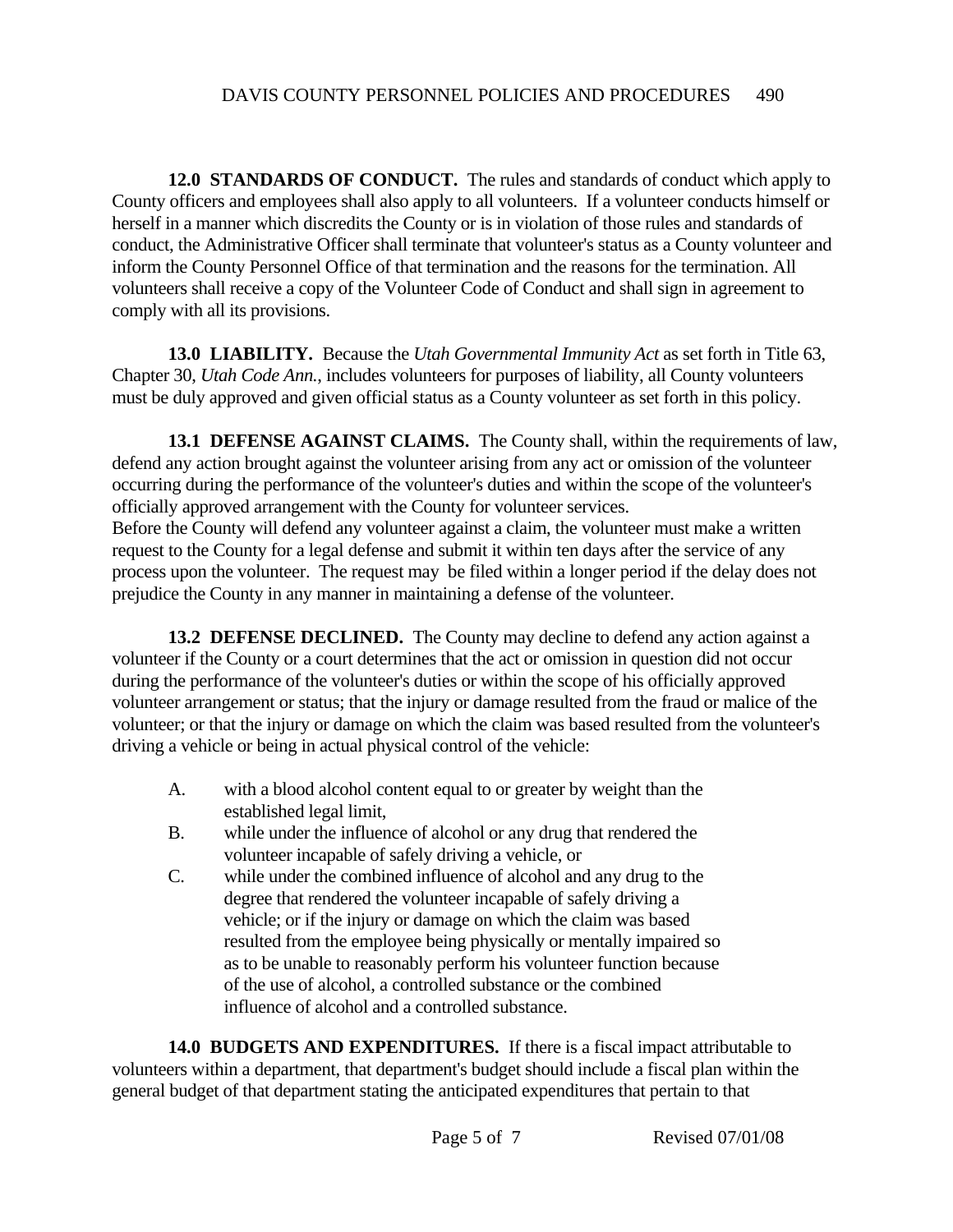department's volunteer programs.

**15.0 TERMINATION.** Any volunteer may terminate his or her volunteer status and relationship to the County at any time. The County also may terminate the volunteer's status as a volunteer and terminate any relationship with the volunteer, with or without cause, at any time. Departments shall notify the Personnel Office when a volunteer no longer serves.

**16.0 EQUAL OPPORTUNITY.** Davis County should be considered an equal employment opportunity resource for volunteers to the same extent that equal employment is provided to employees and applicants for employment. Persons shall be accepted for volunteer services by the County regardless of race, gender, or other protected status.

**17.0 MINIMUM AGE.** Federal and state laws and regulations establish restrictions on the types of work-related activities in which young people, from ages 10 to 18, may participate. The same minimum age standards will be used to govern the work activities of minor volunteers.

**18.0 YOUTH GROUP VOLUNTEERS.** Youth volunteer activities sponsored by a recognized group may be permitted. Minor volunteers must be supervised by responsible adults with at least 1 responsible adult for each 8 minors. Group-sponsored youth volunteer activities must be approved in advance by the Administrative Officer. Youth group volunteer leaders shall complete a form indicating who is responsible for the youth, the names of the leaders and youth, and other pertinent information. A copy of the form shall be forwarded to the Personnel Office. If parent consent is required, the form shall be filed in the Personnel Office.

**19.0 COURT ORDERED COMMUNITY SERVICE.** Davis County may provide volunteer opportunities, at its discretion, for court-ordered volunteers in community service. All court-ordered community service volunteers must be screened and interviewed by the Administrative Officer, or the authorized representative of the Administrative Officer, and approved before service begins. Court-ordered community service volunteers must sign a volunteer application form and disclose the charges for which the Court has ordered community service, the number of hours of court-ordered community service, the Court issuing the order, and the contact person for the Court. No County department or office is required to accept a court-ordered volunteer, especially if the circumstances under which the volunteer's services are inappropriate or undesirable.

**20.0 VOLUNTEER SERVICES BY COUNTY EMPLOYEES.** County employees may, under appropriate circumstances, volunteer to provide uncompensated services to Davis County. Employees who are subject to the *Fair Labor Standards Act* and volunteer to provide services to the County which are similar to activities within their compensated job descriptions shall have their volunteer service hours considered compensable hours. The provision of such volunteer services is subject to the approval of the Personnel Director. Volunteer services to Davis County which are unrelated to the employee's compensated job description or which are provided by employees who are exempt under the *Fair Labor Standards Act* shall not be considered compensable.